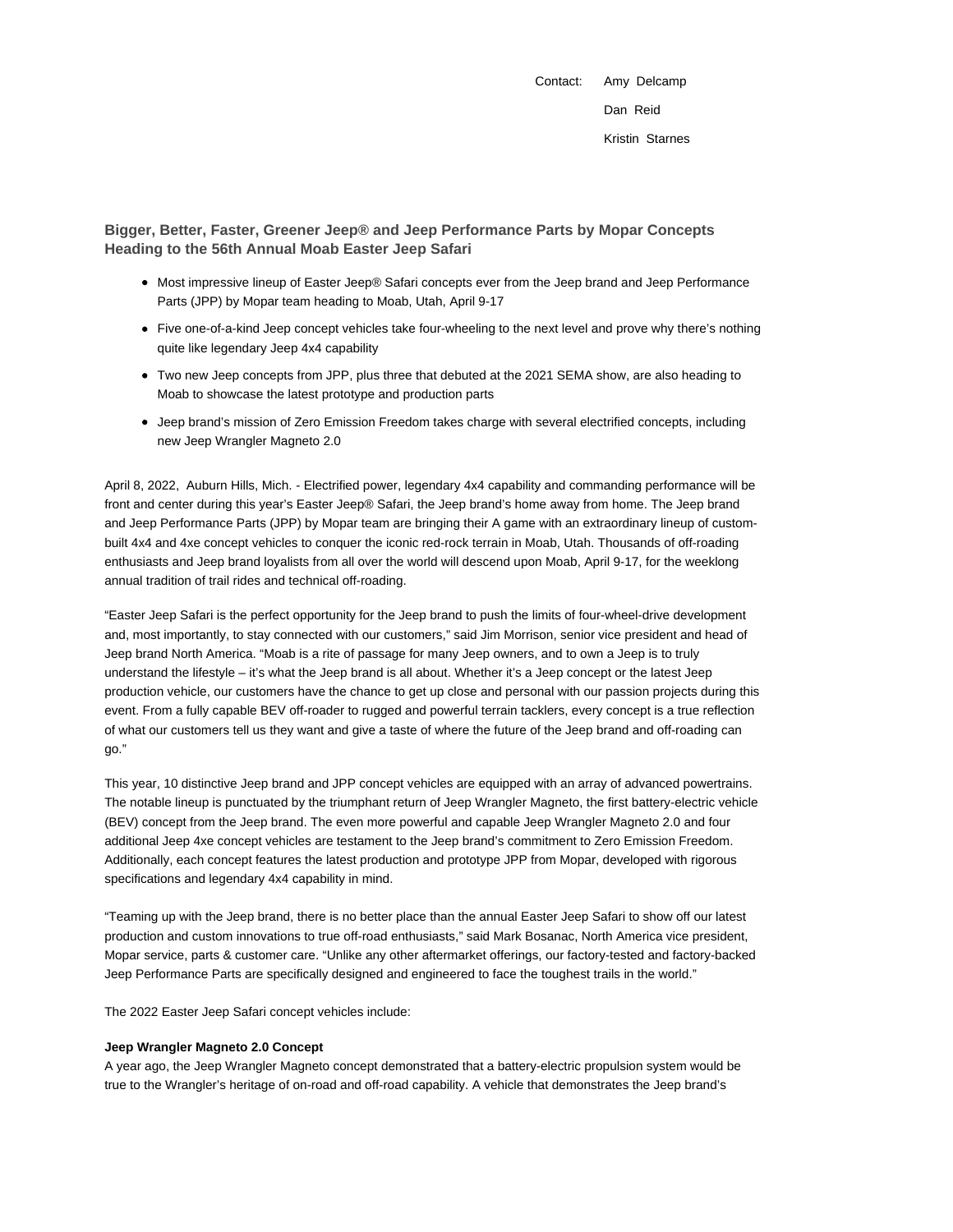dedication to Zero Emissions Freedom.

The Jeep Wrangler Magneto 2.0 is amped up – literally – creating a terrain-dominating off-roader that carries you far, far off the beaten path.

The Magneto 2.0's powertrain basics include:

- Custom-built axial flux electric motor that operates up to 5,250 rpm
- Six-speed manual transmission for ultimate control over the propulsion system
- Four lithium-ion battery packs, distributed throughout the chassis for weight balance, with a combined power of 70 kW/h, running an 800-volt system
- An inverter derived from race cars converts DC power to AC for the high-tech motor

That's a great start, but the Magneto 2.0 team set their sights on the "strap in and hold on with both hands" end of the performance spectrum.

Peak amperage in the propulsion system is more than doubled to 600 amps, which enables the Magneto 2.0 to instantly deliver up to 850 lb.-ft. of peak torque to the wheels – more than triple the torque output of last year's concept – and 625 horsepower for serious rock-climbing challenges.

A new electric powertrain calibration maintains the peak amperage for up to 10 seconds – think of it as electronic nitrous oxide.

First gear ratio in the manual transmission is changed from 5.13 to 3.36. When combined with the Jeep Wrangler Rubicon's Rock-Trac transfer case, the Magneto 2.0 demonstrates unequaled rock-crawling capability with its instant on-demand torque delivery. A driver-selectable maximum regeneration function added to the propulsion system offers a true "one-pedal" driving experience.

Getting all that torque to the ground calls for some hardware upgrades.

It starts with 12 inches added to the wheelbase of the two-door Wrangler body style, creating some extra room for powertrain components and giving the Magneto 2.0 proportions similar to the "LJ" Wrangler Unlimited from 2004-06. Augmenting that stretch are a custom 3-inch lift kit and 40-inch off-road tires mounted on 20-inch wheels.

The stout, off-road specific chassis setup includes a Dynatrac 60 Pro-Rock front axle and a massive Pro-Rock Dynatrac 80 rear axle with a 5.38 ratio and lockers for both axles, custom driveshaft and an off-road suspension.

Custom, lightweight bumpers replace the factory units, front and rear. Carbon-fiber wheel flares, front and rear, cover the wide tires without adding much weight. These elements enhance the Magneto 2.0's approach and departure angles on the trail.

Surf Blue paint, a custom carbon-fiber B-pillar, custom bikini top and carbon-fiber hood give Magneto 2.0 a powerful look. The custom hood includes a blue-tinted, transparent window that gives a view of the power unit underneath.

# **Jeep Grand Cherokee Trailhawk 4xe Concept**

This spring, the Jeep brand is launching the first-ever electrified Jeep Grand Cherokee 4xe,which will deliver 56 miles per gallon equivalent (MPGe) and 25 miles of all-electric range. Easter Jeep Safari gives the Jeep brand and Jeep design team the opportunity to take production vehicles like the Grand Cherokee 4xe to the next level.

Stealthy performance and quiet confidence are evident with this overlanding-inspired concept. The Jeep Grand Cherokee 4xe Trailhawk concept pairs legendary Jeep 4x4 capability with electrified freedom to deliver ultimate fuel efficiency and driving range.

The most 4x4-capable and sustainable Grand Cherokee ever, the new Trailhawk 4xe, has conquered the Rubicon Trail in full-electric operation, and now it's ready to tackle all that Moab has to offer. It features a new class-exclusive sway-bar disconnect, allowing for improved articulation and traction over rocks and rough terrain.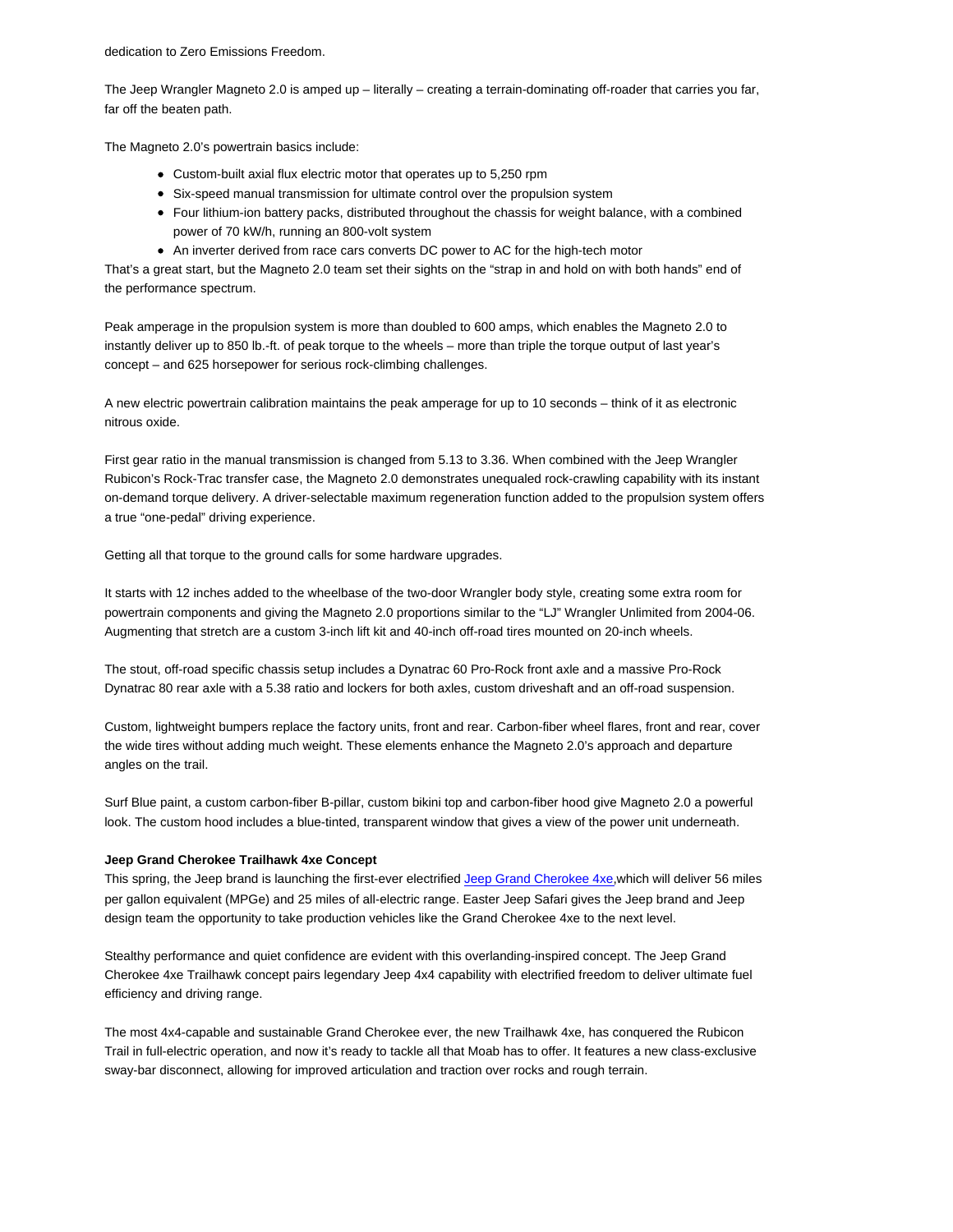Like the new production Grand Cherokee 4xe, the **Grand Cherokee Trailhawk 4xe** concept is powered by two electric motors, a 400-volt battery pack, 2.0-liter turbocharged, four-cylinder engine and TorqueFlite eight-speed automatic transmission for maximum efficiency and capability. It's also equipped with Jeep's class-exclusive Jeep Quadra-Lift air suspension to optimize ride performance, while the class-exclusive sway-bar disconnect delivers improved articulation and traction over rocks and rough terrain.

The overall design inspiration behind the Grand Cherokee 4xe Trailhawk concept builds on the passion of overlanding Jeep SUV and pickup truck owners who dare to go off the grid and explore the unknown.

The concept boasts a custom Industrial Blue exterior, along with signature 4xe Lagoon Blue tow hooks and glareproof black-and-blue matte Trailhawk hood decal. Adding to its adventuresome appearance is a custom roof rack with integrated tie downs, black painted Rhino Liner roof for added durability, custom fog light bezels with quad LED projector fog lamps and custom vinyl side graphics for protection against debris. Mopar rock rails add further protection against nature's less-forgiving elements.

The interior incorporates custom saddle-colored upholstered seats with "Rodney" houndstooth inserts. The seats also feature the signature 4xe Trailhawk badge and Surf Blue stitching.

The off-roading rig also comes equipped with custom 20-inch painted Neutral Gray metallic matte wheels with 33-inch BFG mud-terrain tires. Trimmed wheel wells with custom widened flares are the perfect complement to the meatier wheel and tire combo.

## **Jeep '41 Concept**

"Since 1941." It's notably displayed, a badge of honor on Jeep brand vehicles and a symbol of pride that recognizes the Jeep brand's longstanding military heritage and legendary 4x4 capability leadership for more than 80 years.

During Easter Jeep Safari, the Jeep brand pays homage to Jeep vehicles of the past. This year, the spotlight shines brightly on the Wrangler Willys.

Every Jeep brand vehicle has a unique story to tell, with a legacy that links back to the original Willys MB – a trusty 4x4 vehicle the U.S. Army specifically requested. The Willys MB did everything, went everywhere and was a significant influence on 4x4 vehicles built thereafter.

The retro Willys concept heading to Easter Jeep Safari this year blends military grit and determination with the Wrangler 4xe's electric-vehicle technology. The concept's 4xe plug-in hybrid powertrain is capable of an estimated 49 MPGe and delivers up to 21 miles of nearly silent, zero-emission, electric-only propulsion, making it the most capable, technically advanced and eco-friendly Wrangler ever.

The Wrangler 4xe's advanced powertrain provides a unique on- and off-road experience through the combination of two electric motors, a high-voltage battery pack, a high-tech 2.0-liter turbocharged I-4 engine and robust TorqueFlite eight-speed automatic transmission.

The concept's exterior color, including wheel flares and mirror caps, is honorably decorated in an olive D.R.A.B. '41 matte green finish, with black powder-coated steel bumpers, Warn winch and JPP bumper hoop. The retro trim cap accentuates a tan soft-top, while JPP half doors offer an enhanced open-air experience to let even more of the outside in. A custom stenciled graphics package from the Jeep Graphic Studio and accent-colored tow hooks are the finishing touches fit for a five-star general.

Inside the '41 concept is a retro shifter with a customized shifter cap from the Jeep Graphic Studio, along with canvas-covered seats that feature digital camo inserts and Serafil 1043 stitching. A Rhino-lined heavy texture floor in D.R.A.B. '41 matte green adds durability. The concept's instrument panel inserts are also painted D.R.A.B. '41 matte green and the cluster features a custom Willys retro graphic.

The '41 concept sits on a JPP 2-inch lift kit and 35-inch mud-terrain tires with 17-inch Fifteen52 wheels painted in D.R.A.B. '41 matte green.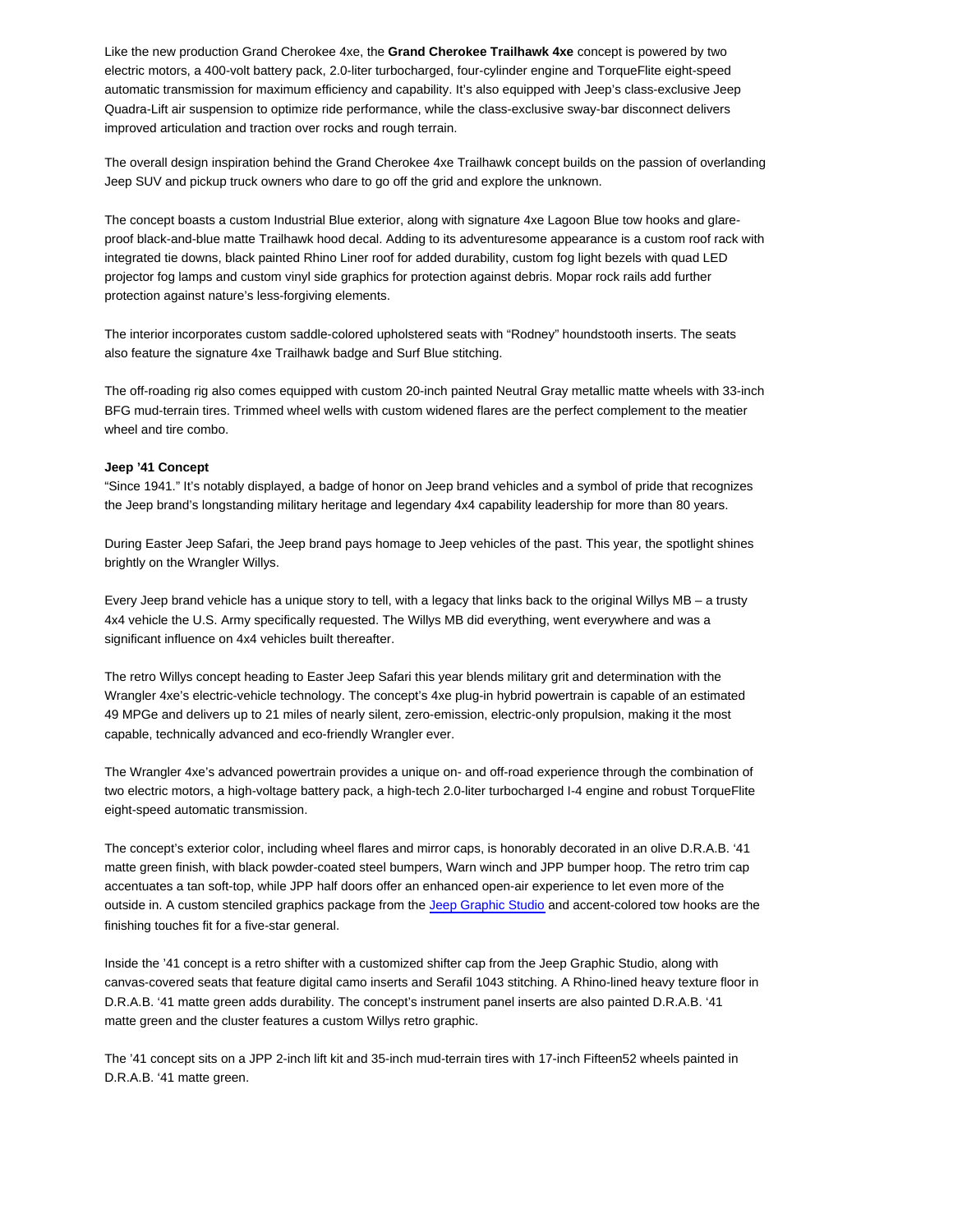### **Jeep Rubicon 20th Anniversary Concept**

Iconic off-roading destinations like the legendary Rubicon Trail in Northern California and the backcountry red-rock trails of Moab, Utah, are where boulder-conquering SUV legends are born. Twenty years ago, the Jeep brand introduced the most capable production vehicle of its time – the Wrangler Rubicon.

Built around a new 2003 model-year, two-door Wrangler, and adorned with the legendary Rubicon trail name, the Wrangler Rubicon took the industry by storm in the summer of 2002. The iconic Rubicon model, inspired by the enthusiasts who dreamt about it and often tried to wrench one of their own, was now available to order straight from the factory, not to mention with a warranty. It was equipped with options unheard of at the time and not available on any production Jeep SUV, including Dana 44 axles, front and rear lockers, disconnecting sway bar, rock rails, oversized 31-inch mud-terrain tires and wheel flares to truly take off-roading to the next level.

The Jeep Wrangler Rubicon continues to be a "proof of concept" for the Jeep brand, where lessons learned in offroad meccas like Moab and feedback gleaned from enthusiasts and Jeep brand loyalists continue to push the brand and the entire Jeep lineup forward.

The Rubicon 20th Anniversary concept, based on the quickest, most powerful Wrangler yet - the Jeep Wrangler Rubicon 392 – continues the legacy established two decades ago by setting the benchmark for performance and capability with its 6.4-liter V-8 engine, customized exterior and stunning interior.

The modified four-door Wrangler Rubicon 392 features an active dual-mode performance exhaust that switches between wild and outrageous, a performance hood with center scoop, custom-built half doors and Sky One-touch powertop with removable side panels for open-air freedom.

The concept's matte Granite Crystal exterior vinyl wrap is accentuated with gold tow hooks and badging, a Rubicon 20th anniversary hood decal, American flag fender decal and Mopar swing gate air compressor.

For additional capability, a JPP 2-inch lift kit, 17-inch Mopar beadlock-capable wheels with 37-inch mud-terrain tires, steel bumpers and hoop with Warn winch and steel belly pan were added to help navigate treacherous terrain and challenging off-road conditions.

#### **Jeep Bob Concept**

Designed to blur the lines between two mighty off-roaders, the Jeep Wrangler and Gladiator, the Jeep Bob concept is a playful spin on the popular trend of "bobbing" the long overhangs of pickup truck beds to make it the ultimate terrain tackler.

Based on a Jeep Gladiator Rubicon, the most noticeable traits of this truck are not what's on it, but rather what's missing. All four doors and B-pillars have been removed for the ultimate open-air freedom. Additionally, a customized hardtop has been perforated and a canvas top has been stretched over top to provide shelter from the elements while allowing natural light through.

The Gladiator bed has been "bobbed" a full foot of length. Custom steel front and rear bumpers improve the vehicle's approach and departure angles, and are built to withstand all the rigors of off-road use, while maintaining a stylish and sophisticated appearance. Inspired by the off-road performance world, high clearance flares make room for the larger rolling stock.

Off-road capability is further amplified by a 3-inch lift with custom off-road suspension components, Dynatrac Pro-Rock 60 axles supported by a mix of King Coils and Bypass shocks, plus massive 40-inch tires are mounted to 20 inch beadlock wheels that, all combined, provide ultimate four-wheeling confidence.

The multi-finish exterior paint scheme mixes gloss and matte finishes for added flair and texture. Inside, bright bedlined floors plus custom trimmed seats create a fun and sporty environment. A vented carbon hood adds a notable performance appearance and ensures better airflow to the engine.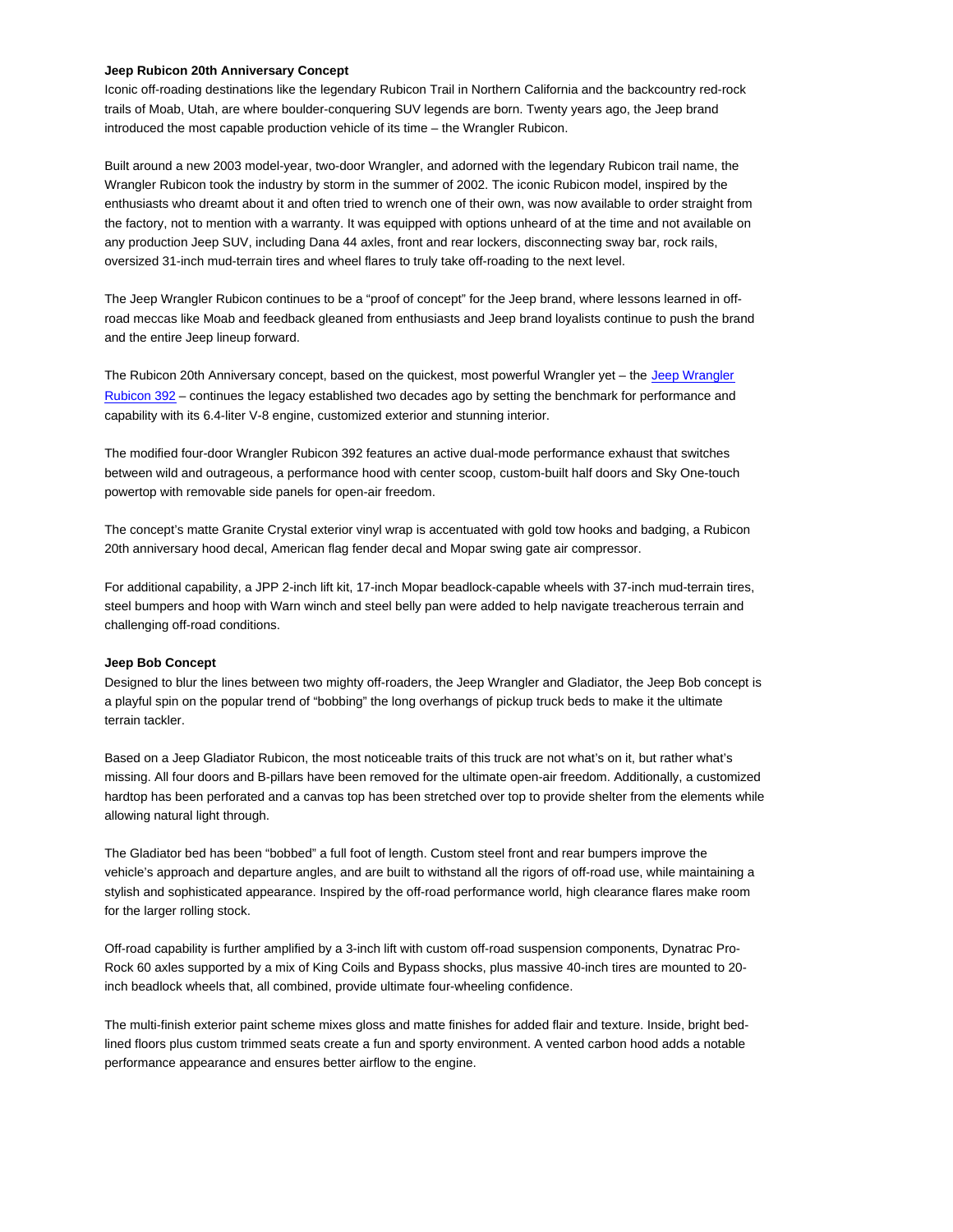The Bob concept is powered by the award-winning, turbocharged 3.0-liter Eco-Diesel V-6 engine. To handle greater torque loads, the EcoDiesel V-6 connects to a TorqueFlite 8HP75 eight-speed automatic transmission, calibrated for low RPM shifts and to easily maneuver rigorous ground. It's also equipped with a Mopar cold-air intake to further boost torque and improve fuel economy.

# **Jeep D-Coder Concept by JPP**

The Gloss Black Jeep Gladiator D-Coder concept carries more than 35 JPP and Mopar accessories, each painted in contrasting Maraschino Red and labeled with QR (quick response) codes, making this high-performance off-roader a rolling catalog of factory-tested and factory-backed items available for customer purchase.

Each scannable QR code provides a live link to the Mopar eStore consumer website for specific part numbers, specifications and pricing information. Enhanced QR codes on the bedside and hood link to the current JPP catalog.

Up front on the Gladiator D-Coder concept is a Rubicon three-piece modular bumper carrying a single-hoop tubular grille and winch guard with a pair of TYRI 7-inch LED off-road lights just above a Rubicon Warn winch.

A JPP 2-inch lift kit with FOX shocks helps provide ample room for the JPP 17-by-8.5-inch five-spoke beadlock wheels riding on BFGoodrich KM3 37-inch tires.

On the front-passenger side, a JPP snorkel keeps water out of the 3.6-liter Pentastar engine when fording through high water depths while safely allowing air into the Mopar cold-air intake system under the hood. Completing the powertrain upgrade is a free-flowing Mopar cat-back dual-exhaust system.

A JPP Gorilla Glass windshield offers up to three times the strength of a standard windshield. A pair of TYRI 5-inch LED lights mount securely in JPP A-pillar mounting brackets on each side of the cowl area.

Heavy-gauge steel JPP rock rails provide protection for the lower body panels and sit just below the JPP tube doors, fitted with JPP tube-door mirrors on both sides. Additional rock rails protect the truck bed behind the rear wheels and feature a replaceable nylon rock-rail trim cover.

Mopar grab handles assist with easy entry and exit into the lifted cabin, while a Mopar mesh sunbonnet provides an enhanced open-air experience.

The distinct Maraschino Red contrasting theme continues inside the cabin of the Gladiator D-Coder concept with Katzkin leather covering both rows of seats. An enhanced QR code on each seat links directly to the Katzkin website for details on customizable leather options, including colors, stitching and accents, along with real-time pricing information.

Rounding out the interior are Mopar accessories, including four door-sill guards, stainless-steel pedal covers and allweather floor mats throughout.

Inside the truck bed, which is protected by a spray-in textured Mopar bedliner, a set of mounted Mopar bed rails carry a THULE low-profile cargo basket for additional storage space.

#### **Jeep Birdcage Concept by JPP**

Designed as a wide-open-air extreme 4x4 machine, the Jeep Wrangler 4xe Birdcage concept showcases a variety of custom accessory innovations from JPP and Mopar, while also proving its industry-best capability, as well as its class-exclusive, off-road 4xe plug-in hybrid powertrain.

Riding on an industry-first JPP 2-inch lift kit with FOX shocks, specifically engineered and tuned for the plug-in hybrid electric Wrangler 4xe, the vibrant Eagle Brown off-roader features Granite Crystal metallic and various signature Jeep 4xe Surf Blue accents.

Improving the front approach angle on the Wrangler 4xe Birdcage concept is a custom rock-slider skid plate that connects two rounded 2-inch steel support bars, integral to the custom seven-slot grille. The slider plate protects the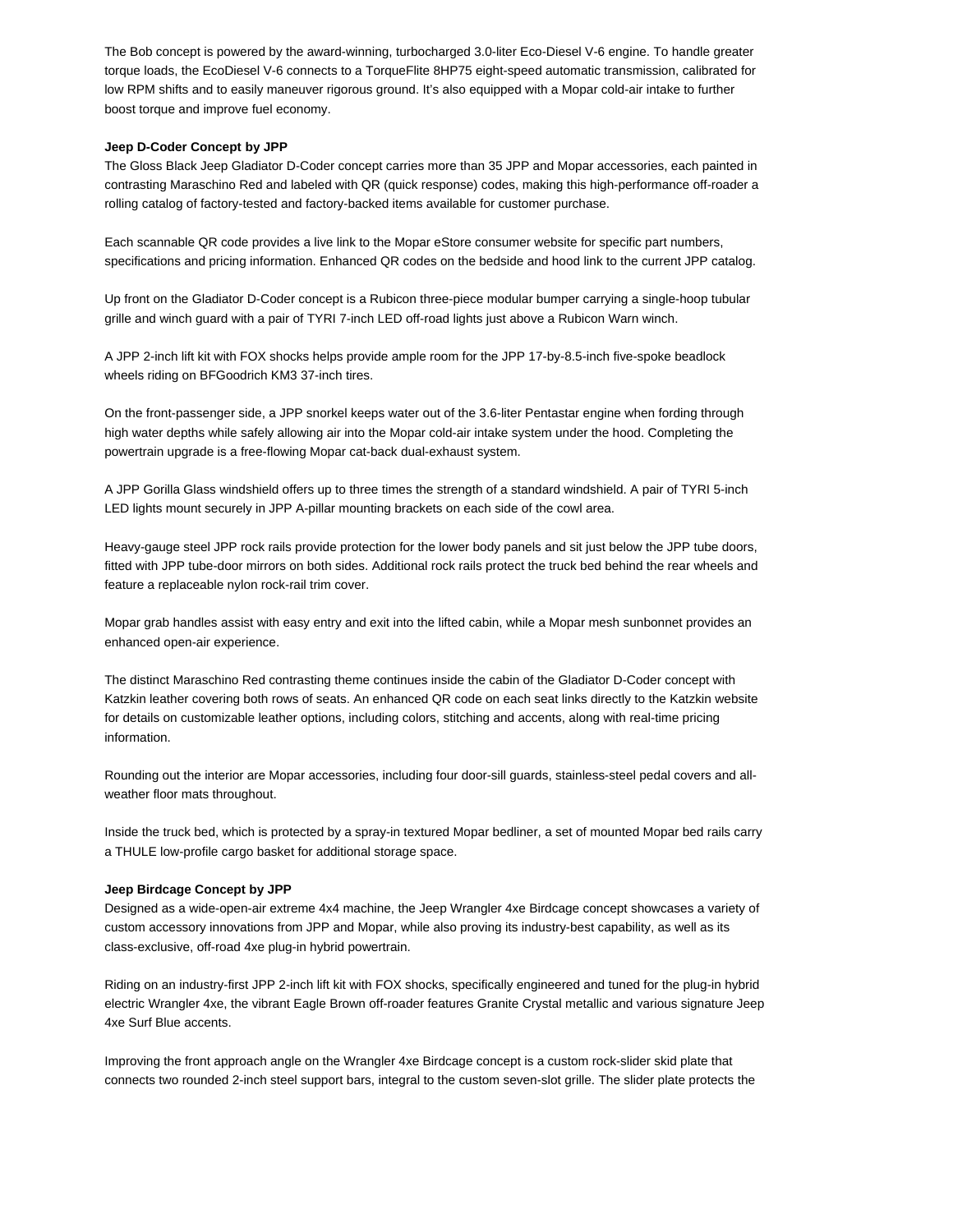recessed Warn winch, optimally placed for improved rock-crawling performance. For a unique appearance, two lowmount, Surf Blue closed-tow hoops are securely attached behind the skid plate to the side of the frame for improved tow performance.

JPP five-spoke beadlock wheels measure 17 by 8.5 inches and are mounted with BFGoodrich KM3 37-inch tires. New custom flat-fender flares and wheel liners, designed specifically for larger wheel/tire combinations provide additional clearance.

The flat fender flares have integral removable daytime running light (DRL) covers for the off-road enthusiast who may require extra tire clearance for extreme off-road situations. This concept is the first 50-state legal fender flare with OEM DRL and meets 50-state tire coverage requirements.

For additional off-road protection with 37-inch tires, the Jeep design team created taillight spacers to meet federal lighting requirements. The resulting location of the light assembly enables the concept aluminum taillamp guards to better defend from trail mishaps.

Illuminating the ground below the Jeep Wrangler 4xe Birdcage concept are underbody rock lights at all four corners while custom rock rails on each side feature additional slider tubes mounted for enhanced body protection.

For the serious off-roader who craves true open-air wheeling, the windshield and windshield wipers are removed. The design team tastefully closed off the instrument panel and created custom cowl and windshield-wiper filler panel covers, creating a smooth factory appearance while protecting against dirt and debris. Three concept headermounted 14-inch JPP TYRI off-road LED lights provide sleek, modern lighting.

On the interior, Tobacco Leaf and Cocoa Brown leather seats feature distinctive seat inserts and Surf Blue accent stitching, which carries through on the instrument panel, steering wheel, shifter boot and emergency-brake handle.

Front-seat occupants will find a custom JPP instrument-panel accessory rail that holds various mobile devices securely in place. Mopar stainless-steel pedal covers use black rubber pads to provide the driver with plenty of traction to the accelerator and brake pedals. Armorlite vinyl floor throughout the cabin provides a durable and easy-tomaintain surface with drain plugs for rinsing.

The Mopar design team created the Add-A-Trunk concept decklid panel that provides security for accessories when the roof is removed. Designed for any Jeep Wrangler model with the capacity to store a full-size cooler with ease, the Add-A-Trunk feature uses gas-assisted shocks to lift the decklid panel out of the way for easy access when the swing gate is open. Eight tie-down loops and five grocery-bag hooks provide extra functionality.

For additional storage, a Go Rhino SRM600 basket-style roof rack is securely mounted to the top of the roll cage.

Inside the tailgate panel, a JPP swing-gate flip-down table provides a perfect working or eating space and sits next to an integral on-board air compressor.

#### **2021 SEMA Concepts**

Three additional head-turning Jeep concepts by JPP, recently introduced at the 2021 SEMA (Specialty Equipment Market Association) show, will be making the trip to Moab for the first time.

Among the three Jeep concepts that debuted at SEMA, the Jeep Wrangler 4xe concept showcases how passionate off-roaders can build upon the award-winning SUV with factory-backed items from JPP. The Jeep Wrangler Overlook concept stretches a four-door Wrangler Sahara into a three-row off-roader loaded with luxury touches, while the intimidating Kaiser Jeep M725 concept is the transformation of a vintage 1967 Kaiser Jeep M725 military ambulance into an ultimate off-road support machine and rolling mascot for JPP.

## **Easter Jeep Safari**

Easter Jeep Safari, hosted by Moab's Red Rock 4-Wheelers four-wheel-drive club, consists of trail rides, mostly daylong trips, departing from Moab, Utah, throughout the nine-day event. The Jeep Safari was started in 1967 by the